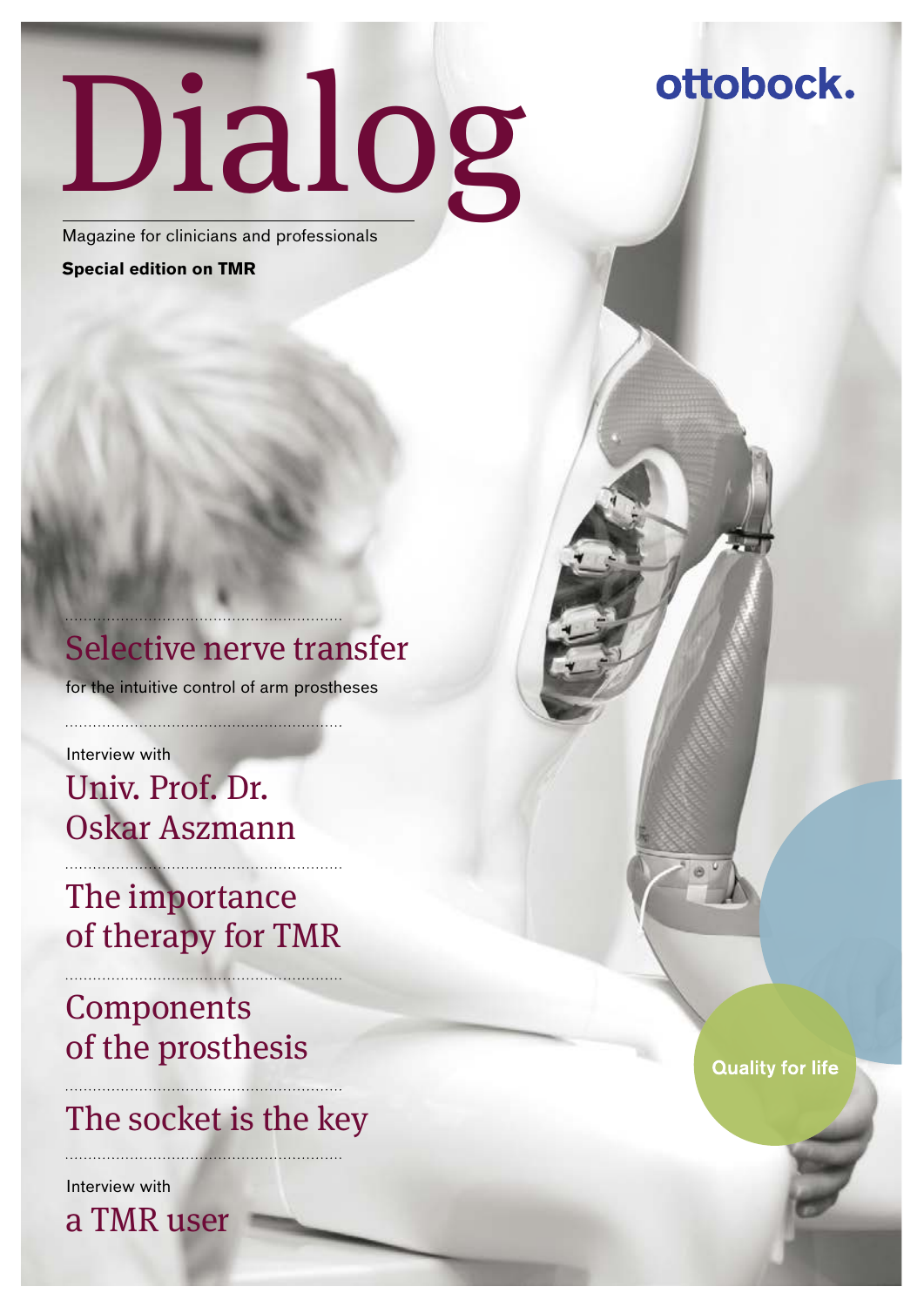## Selective nerve transfer for the intuitive control of arm prostheses

The aim of a TMR prosthesis is to generate simultaneous movement sequences using a mind-controlled muscle signal

Targeted muscle reinnervation (TMR) describes an established treatment method after amputation of the upper arm or shoulder disarticulation. In a surgical procedure, nerves that were previously used to control the missing limbs are given a new function. Reconnecting the nerves with muscles in intact areas of the body makes it possible for the patient to control the arm prosthesis he or she will be fitted with later by "thought signal" and thus perform several movements simultaneously, quickly, and intuitively. After the appropriate

training, the patient is able to move the hand, the wrist, and the elbow simultaneously through his or her thoughts.

While movements are controlled sequentially using two muscle signals in a conventional arm prosthesis, the TMR prosthesis allows 6 movement sequences to be controlled simultaneously. For the user, being fitted with a TMR prosthesis not only saves a considerable amount of time, it also results in a high degree of independence in daily life.



| <b>TMR</b> prosthesis<br>(DynamicArm Plus)                                                                                                | <b>Conventional myoelectric prosthesis</b><br>(Dynamic Arm)                                                                                                                                                                                                  |
|-------------------------------------------------------------------------------------------------------------------------------------------|--------------------------------------------------------------------------------------------------------------------------------------------------------------------------------------------------------------------------------------------------------------|
| Control using up to 6 muscles (6 electrodes)                                                                                              | Control using 2 muscles (2 electrodes)                                                                                                                                                                                                                       |
| Up to six different thoughts control one<br>movement of the prosthesis                                                                    | The prosthesis is always controlled by two<br>signals.                                                                                                                                                                                                       |
| Each of the 6 involved muscles controls one of<br>the 6 prosthesis movements:                                                             | Two muscles control 6 possible prosthesis<br>movements:                                                                                                                                                                                                      |
| · Simultaneous control of several movements<br>$\cdot$ Faster execution of movement combinations.<br>· Easy, intuitive prosthesis control | $\cdot$ Movements are executed one after another<br>. The user has to switch to the desired joint<br>(e.g. by briefly tensing both muscles)<br>· Prosthesis movements are sequential,<br>resulting in the delayed execution of complex<br>movement sequences |
| Natural and intuitive movement pattern                                                                                                    |                                                                                                                                                                                                                                                              |
| Neuroma pain is treated or prevented. Neuroma<br>formation is counteracted by the transfer of the<br>nerves.                              |                                                                                                                                                                                                                                                              |
| Wearing a myoelectric prosthesis can reduce<br>phantom pain.                                                                              | Wearing a myoelectric prosthesis can reduce<br>phantom pain.                                                                                                                                                                                                 |
| A TMR operation can lead to a further reduction<br>of phantom pain.                                                                       |                                                                                                                                                                                                                                                              |

#### • **History of TMR**

**Since 2006** Ottobock has cooperated neer Todd Kuiken and first performed by plastic surgeon Gregory Dumanian in the USA in 2002.

**Since 2010.** Ottobock's TMR patients DynamicArm Plus.

**On Jan. 1, 2012, cooperation was** Medical University of Vienna. Together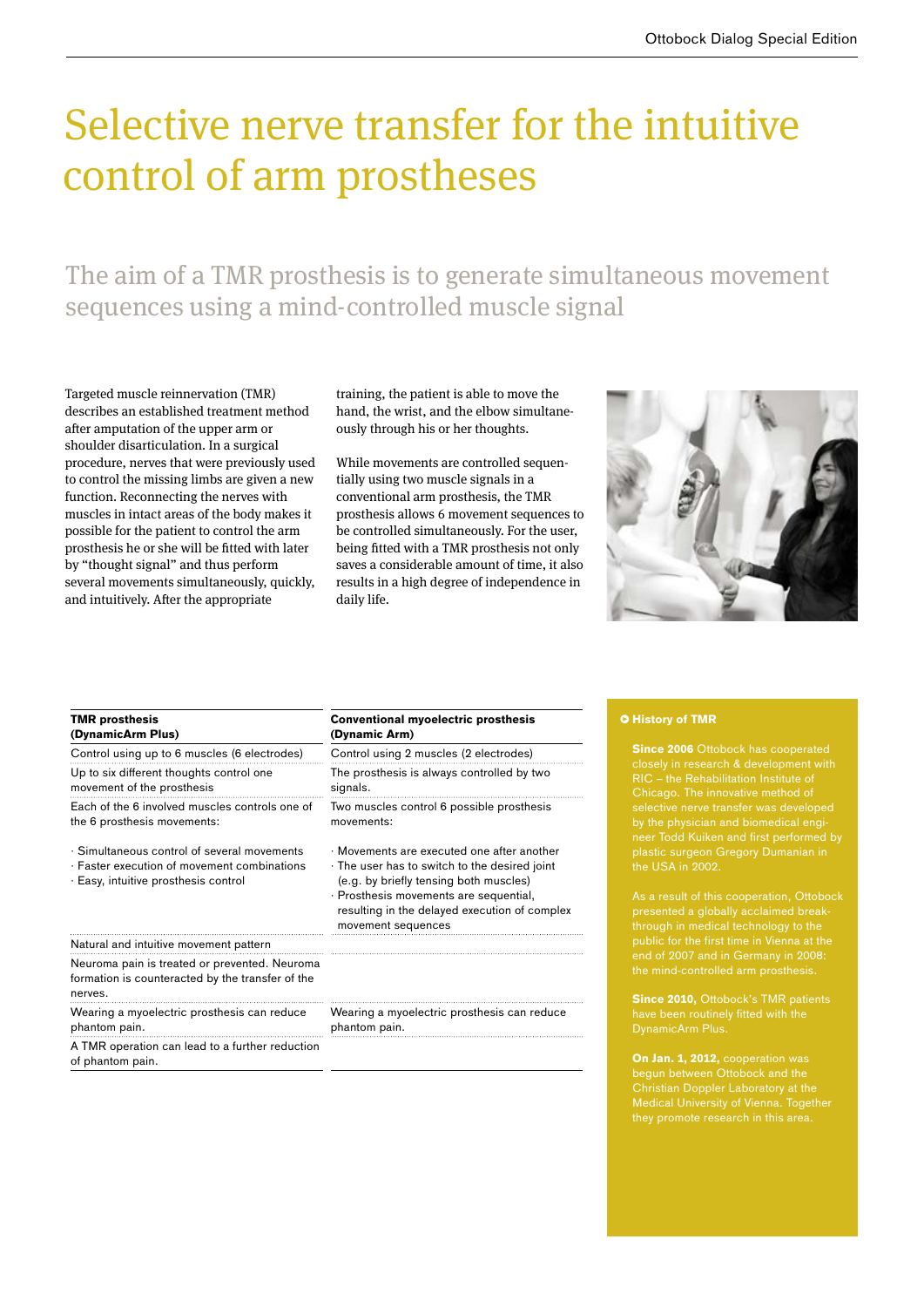## "We recognise movement patterns"

## Univ. Prof. Dr. Oskar Aszmann gives a glimpse into the future of arm prostheses



#### What research projects will be emphasised in the future?

**Aszmann:** The clear focus is on work in TMR (targeted muscle reinnervation). This revolutionary development allows the user to intuitively make faster, more precise movements with the arm prosthesis. Moreover, for the first time in the history of prosthetics, several joints can be moved simultaneously.

#### How does that work?

**Aszmann:** By controlling the prosthesis with the nerves that originally supplied the amputated arm. For a TMR arm prosthesis, an operation – the selective nerve transfer – must first be performed.

#### What does the more distant future hold?

**Aszmann:** Another research project at the Christian Doppler Laboratory with the aim of approaching natural arm movement even more closely is recognising individual patterns of muscle activity that correspond with a movement the user wishes to make. To do this, a matrix of myosensors is placed on the residual limb and the signals measured are sent to a microcontroller or computer. This information is decoded there using signal processing techniques and different activity patterns are recognised – also known as "pattern recognition". The muscle contractions that are generated can then be assigned to the desired movements. The results of pattern recognition processing are transferred to the prosthesis as a movement configuration. This means that the prosthesis recognises when the user wants to open the hand, for example, and executes this movement. The decisive advantages of this system are greater functionality and reliability. It also accelerates the fitting process and simplifies the user's control of the prosthesis considerably.

#### How does this work?

**Aszmann:** Before the prosthesis is used by the user, it must first "learn" to detect the user's intentions. To accomplish this, the prosthesis is put through a set-up routine after it is put on. Certain movements are carried out with the no longer existent limb according to a protocol and the muscle activity that is generated is measured. The specific activity patterns for each movement are saved to allow individual adaptation of the prosthesis. When the prosthesis is used in everyday activities, muscle activity is compared with the patterns that were learned and if they coincide, the prosthesis carries out the respective movement. Using these patterns, the high-tech prosthesis can be individually adapted. This system is currently in the experimental stage, but we expect its practical application in one and a half years at the latest.

#### **Background information**

#### **The Christian Doppler Laboratory for the Restoration of Extremity Functions**

The Christian Doppler Research Association is an organisation that promotes joint research by companies applied sciences, and research facilities. Science and business are tive developments. Ottobock is the Aszmann.

The aim of the research is to improve the integration of prosthesis systems in the body image of affected patients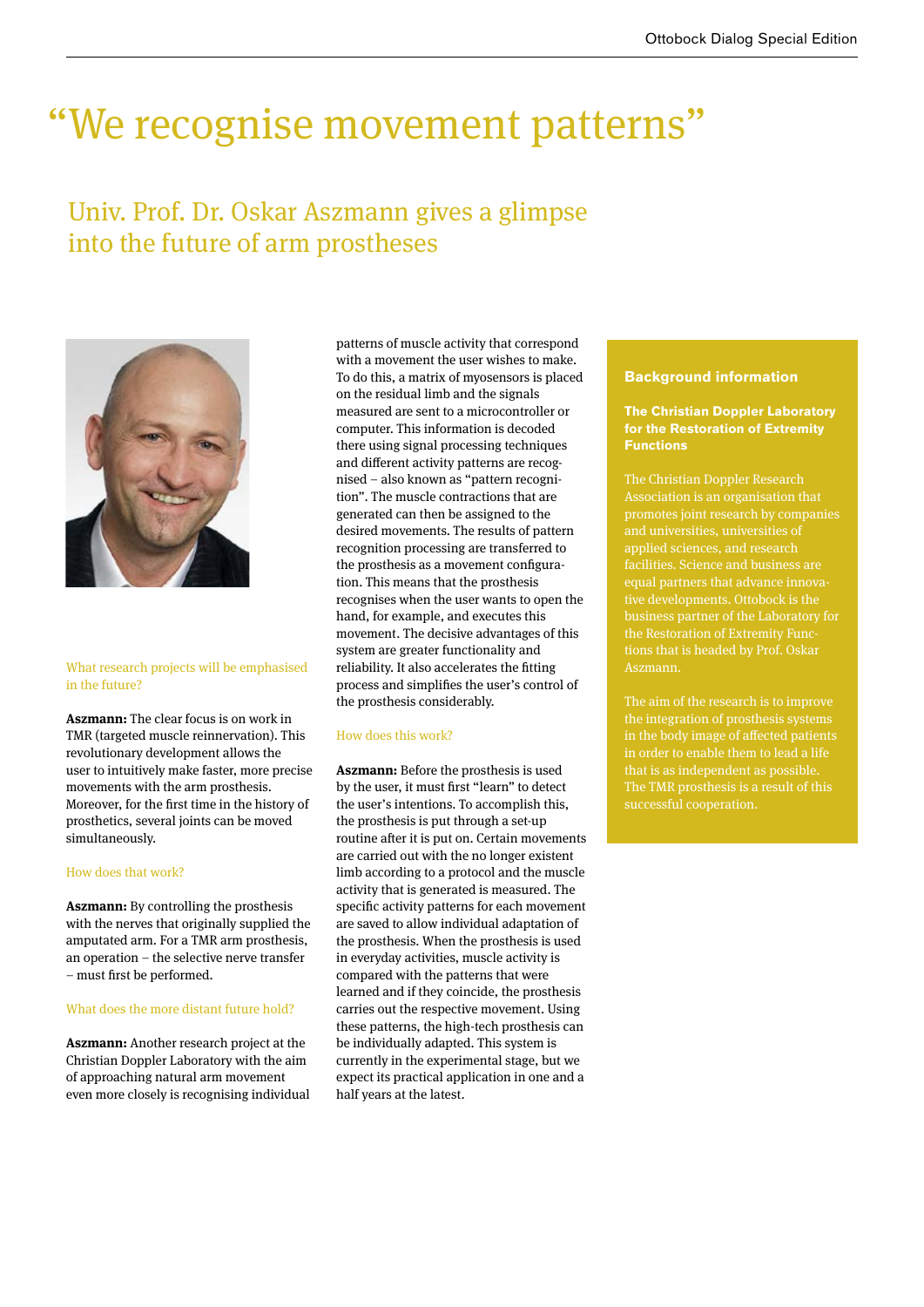## The importance of therapy for TMR



**Therapy for a TMR prosthesis is considerably more extensive than for a conventional prosthesis. This therapy has 5 rehabilitation stages and requires specific knowledge of the upper limb and a good understanding of the TMR process as well as technical know-how and intensive interdisciplinary cooperation.** 

"The rehabilitation process of a TMR fitting extends over many months to years and can vary greatly depending on the patient. This makes each therapy training a fascinating challenge with success depending on the close cooperation between prosthetist and physician. Optimal training of a TMR patient requires a great deal of experience with users of upper limb prostheses, but specific knowledge of functional anatomy is also helpful.'

Birgit Bischof

"Therapeutic support until the patient is fitted with an optimised prosthesis is absolutely essential. Without accompanying therapy and rehabilitation, the full potential of the prosthesis cannot be utilised"

Birgit Bischof, physiotherapist and TMR expert at Ottobock

### Overview of the 5 rehabilitation stages:

#### **Stage 0 – Preparing for surgery**

The therapist is involved in the medical examination. Various tests are carried out to assess the prosthetic fitting therapeutically and prepare the patient for this step.

#### **Stage 1 – Reinnervation**

#### **(from surgery to the first muscle activity)**

Therapy supports wound healing, especially through treatment of edema and pain management. In addition, general physical training is carried out (coordination and balance training, strength training, and improving mobility). Therapy is rounded out by the first specific TMR exercises such as imagining movement, mental training to support the cortical representation of the non-existent arm and its movements, and active bilateral movement patterns of large muscle chains.

#### **Stage 2 – Signal training**

#### **(improving neuromuscular control)**

In this phase, special emphasis is placed on improving neuromuscular control of the new target muscles. Together with the patient, specific movements that correspond with the transferred nerves are learned, the separation of all signals is trained, and the optimal electrode position (hotspot) is defined for each muscle. This helps the prosthetist determine the electrode positions in the socket. Therapy and check sockets simplify training. "Signal training" is the longest of all rehabilitation stages and is decisive for the success of the TMR fitting.

#### **Stage 3 – Fitting the prosthesis**

After defining the final positions of the electrodes of all reinnervated muscles and successful signal training, the definitive prosthesis is fitted by the prosthetist. Then the user practices controlling the prosthesis using a step-by-step training concept.

#### **Stage 4 – Quality controls**

After the successful fitting with a TMR prosthesis, regular follow-ups with an interdisciplinary team ensure the long-term success.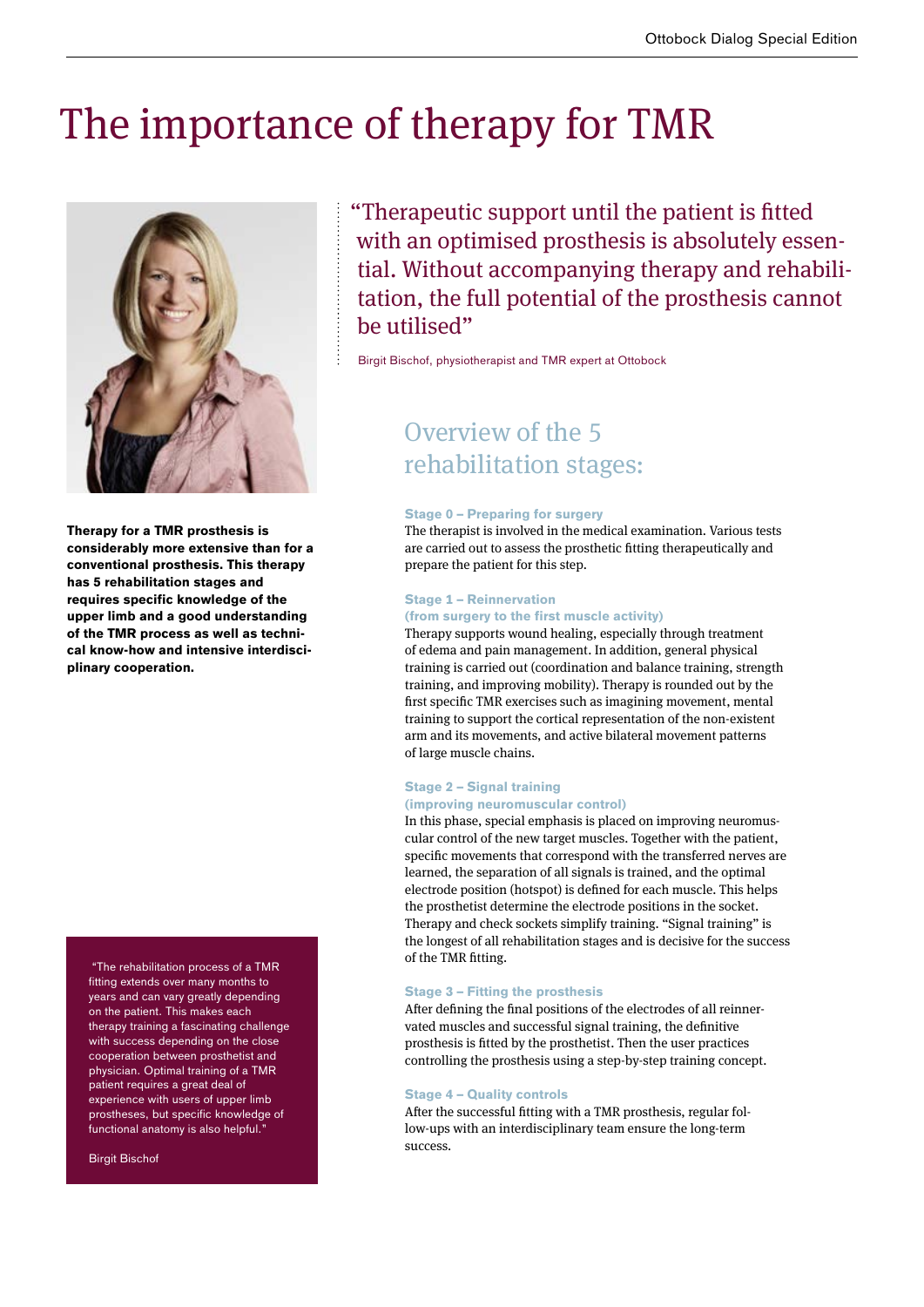## The socket is key for a functioning TMR prosthesis

The role of the prosthetist in the TMR fitting process – an overview



A big challenge in TMR prostheses is the optimal socket fitting. Numerous training and check sockets are needed before the patient can wear the definitive prosthetic socket. A maximum of 6 electrodes must be embedded in the prosthetic socket. The signal positions are often very close to each other – the prosthetist needs precision and manual dexterity.

A TMR fitting is the most complex type on the market for the prosthetist. There are 3 different types:

- **1** Therapy socket
- **2** Check socket
- **3** Definitive fitting

Therapy sockets allow the therapist to flexibly align the electrodes along the muscles. During the nerve regrowth phase (reinnervation), the position of the electrodes can change. The therapist can simply and easily reposition the electrodes that are attached to a strap when needed.

Check sockets prepare the patient optimally for the definitive fitting. The long rehabilitation process is also used to allow the user to become accustomed to the weight of the prosthesis, especially for a shoulder disarticulation. The weight of the check

socket is gradually increased. One positive side effect is that the increase in weight counteracts muscular imbalance. This counteracts physical damage that arises from poor posture.

The prosthesis can weigh up to 4 kg. The user then begins training with the prosthesis. When the user has completed therapy, the definitive socket is fitted.

"The orthopaedic prosthesis can be fitted optimally only if the therapist has done excellent work. Teamwork is the essential."

Hans Oppel, prosthetist and TMR specialist at Ottobock Vienna





"A TMR fitting is the most complex prosthetist."

Hans Oppel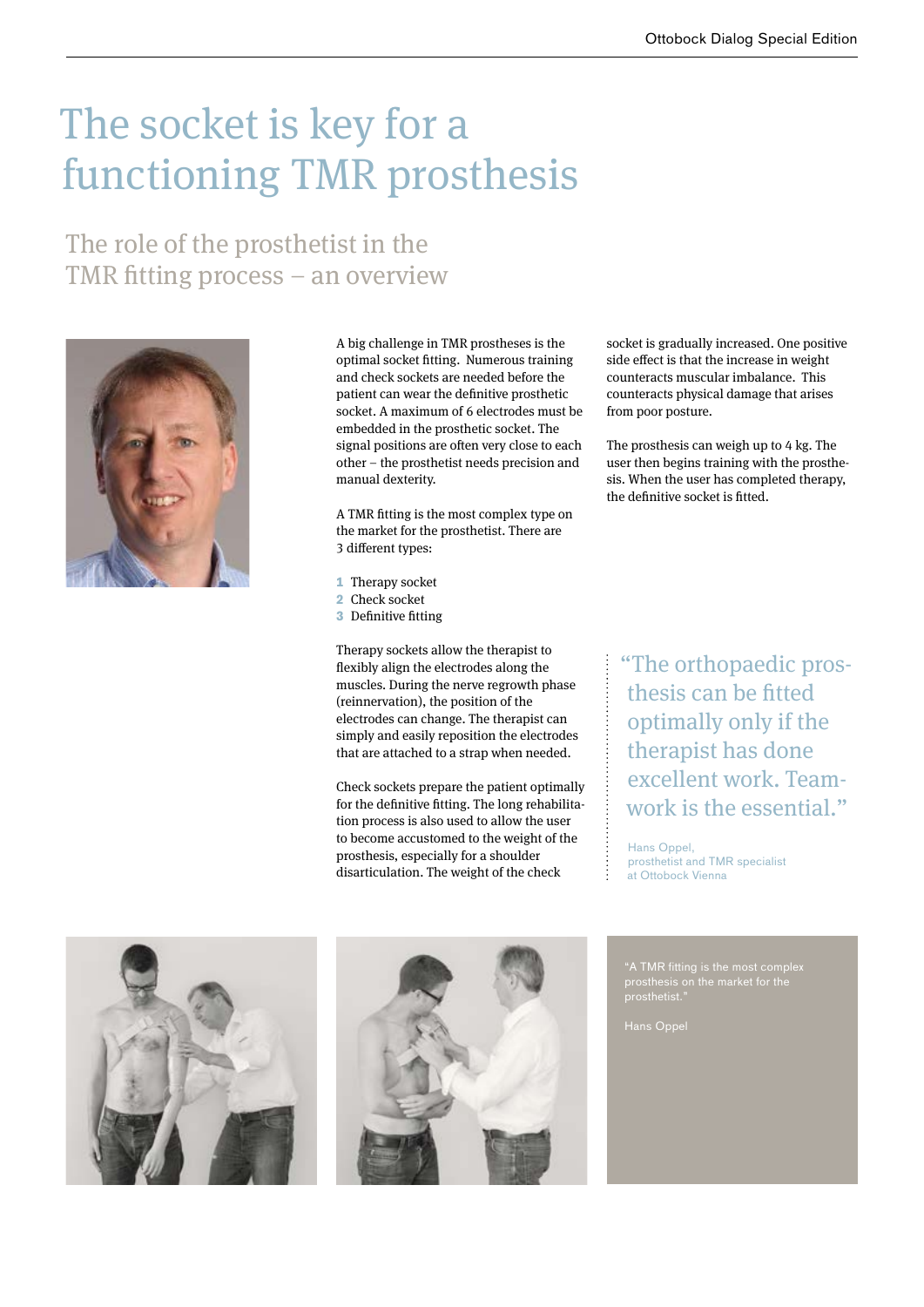## "The prosthesis is a good support in everyday activities."

Thanks to his positive attitude and stamina, Robert S. managed to return to normal life after a serious traffic accident. With the aid of his arm and leg prostheses, the baker can work in his former occupation again.

Robert, you wear an arm and a leg prosthesis. What happened?

**Robert S.:** Eight years ago I was driving my delivery van when I suddenly and inexplicably found myself on the wrong side of the road. Then I crashed into another vehicle.

#### What were the consequences of the accident?

**Robert S.:** My left foot and my left arm were severed in the accident. I was fully conscious and experienced everything. I remember asking the emergency doctor how I would provide for two young children without an arm and foot. After two weeks of coma I woke up in the hospital and three days later I stood next to my bed for the first time – on one foot.

#### How did you cope with the new situation?

**Robert S.:** Generally speaking, I adjusted quickly. Of course, I had a few setbacks and was impaired. Especially when confronted with routine situations that did not use to be difficult.

#### How long did it take before your life was normal again?

**Robert S.:** For me that went quite quickly, just like everything else. After ten weeks of rehabilitation I began to work again. But I found there were limits to what I could do, especially with the foot prosthesis, and I had to take frequent breaks. I often took off the prosthesis and worked from my wheelchair.

You wear the targeted muscle reinnervation (TMR) prosthesis on your arm – how did you happen to be fitted with this innovative prosthesis?

**Robert S.:** I was approached by Ottobock to be a test user. Prof. Aszmann immediately offered me an appointment for surgery. The anaesthesia was difficult, but I was willing to accept that.

#### You use this prosthesis in everyday life. Can you tell the difference yet?

**Robert S.:** I am completely satisfied with the arm prosthesis. Because I don't have to switch functions, every movement is faster than with my former arm prosthesis. That's a big relief in everyday life. For example, paying for purchases at the cash register. There always used to be a line behind me until I got my prosthetic hand in the right position. It felt like it lasted forever to get hold of the wallet, take money out of it, and hand it to the cashier. Now that doesn't happen to me anymore. Movements are fast and fluid. Of course the prosthesis is not comparable with a healthy foot or arm. But the prostheses are still a big help in my daily life that I would not want to do without. I carry my purchases with the arm prosthesis for example, and the right hand is free for unlocking the door.

#### What is your everyday life like on the job and in your spare time with the prostheses?

**Robert S.:** Working in the bakery is a big challenge for my body and for the prostheses, because I have to stand a lot in high temperatures. I try to walk or sit down as often as possible. An optimal fitting is necessary for ensuring that working does not mean permanent stress for me as a

prosthesis wearer. I have hardly any limitations in my free time – I still go hiking and skiing with my family. Instead of riding my motorcycle on racetracks, which I had to give up, I bought a sports car. It is just as fun!



#### **About the TMR prosthesis wearer**

Robert S. is 43 years old and lives in Lower Austria. He is married, has two children, and is a baker with his own bakery and 28 employees. He spends his spare time with his family outdoors and with sports.